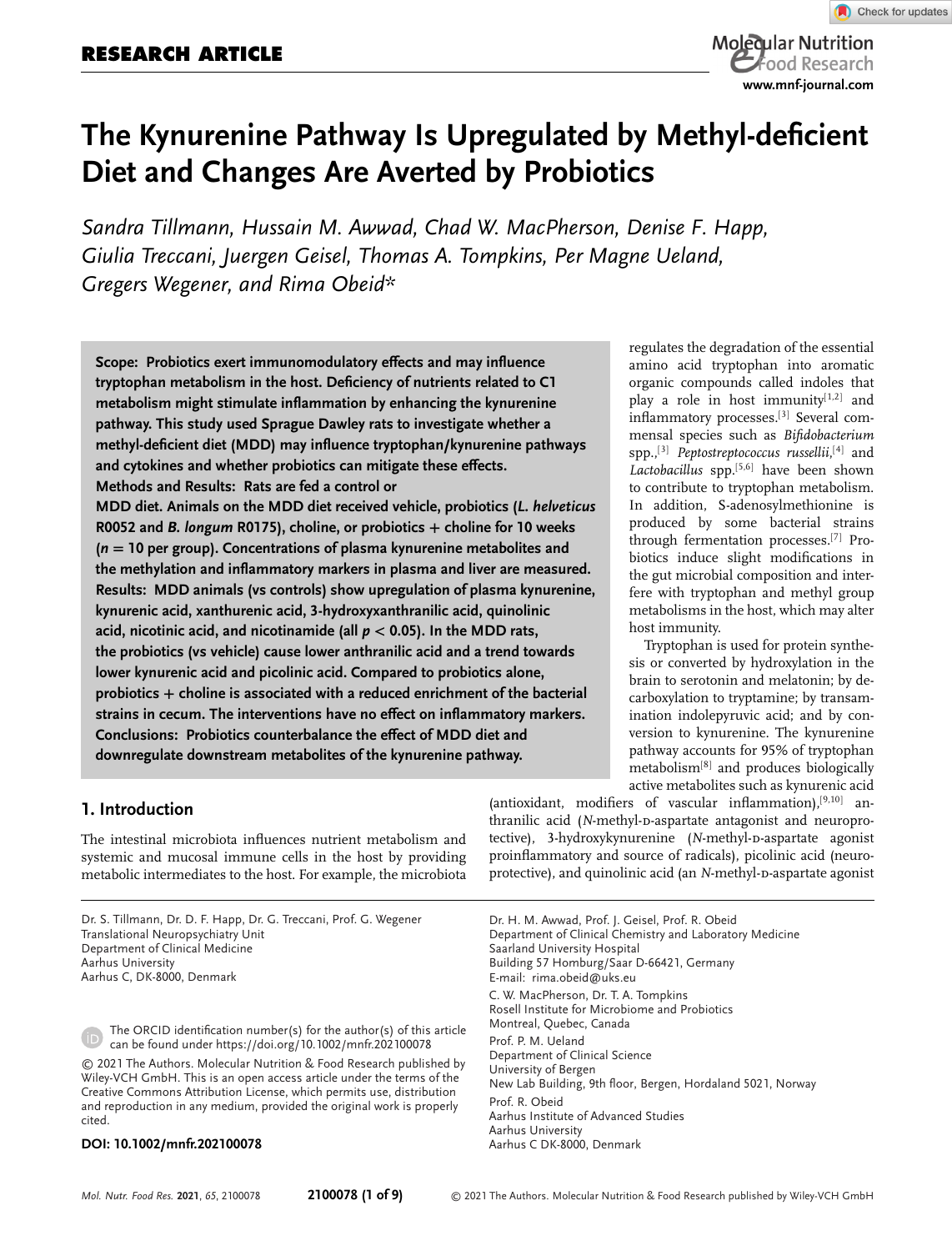**[www.advancedsciencenews.com](http://www.advancedsciencenews.com) [www.mnf-journal.com](http://www.mnf-journal.com)**



**Figure 1.** Tryptophan metabolic pathways to serotonin and via the kynurenine pathway. IDO, indoleamine 2,3-dioxygenase; KAT, Kynurenine-oxoglutarate transaminase 3; KMO, Kynurenine 3-monooxygenase; KYNU, Kynureninase; TDO, Tryptophan 2,3-dioxygenase.

and proinflammatory metabolite<sup>[11,12]</sup> (Figure 1). Moreover, the kynurenine pathway is the only de novo source of nicotinamidedinucleotide (NAD) (i.e., CD4+ T-cell differentiation and apoptosis) $[13]$  and thus plays a role in energy metabolism. The enzymes involved in tryptophan metabolism are widely distributed in the intestinal cells, liver, kidney, and immune cells (i.e., macrophages and dendritic cells). The kynurenine pathway has been shown to be upregulated in obesity and diabetes, [14,15] and to be downregulated by caloric restriction and ketogenic diet.<sup>[16]</sup> A dysregulated kynurenine pathway has been reported in several disease conditions that are associated with inflammation.[10,17,18]

Host tryptophan metabolism is modifiable by probiotics<sup>[19]</sup> and nutritional cofactors such as pyridoxal 5-phosphate.[20] Pyridoxal 5-phosphate (vitamin B6) is a cofactor for enzymes involved in the tryptophan/kynurenine pathway [i.e., kynurenineoxoglutarate transaminase 3 (KAT) and kynureninase (KYNU)] and for enzymes operating in the methionine transsulfuration pathway and folate cycle.[21] A diet that is deficient in certain micronutrients can cause metabolic and/or immune dysregulations.[22–24] For example, folate and vitamin B12 deficiency induced liver inflammation and hepatosteatosis in a rat model of colitis.[24] It is not known whether a methyl-deficient diet (MDD) may stimulate tryptophan degradation and increase pro-inflammatory cytokines and whether probiotics can mitigate this effect.

We hypothesized that MDD may upregulate tryptophan metabolism to kynurenine and induce inflammation in rats compared with a control diet (CON, methyl-sufficient diet). Moreover, administration of probiotics (PRO), choline (CHOL) as a methyl donor, or probiotics + choline (PRO+CHOL) to animals on the MDD diet may ameliorate these effects compared with vehicletreated animals. In a Sprague Dawley rat's model, we investigated 1) whether plasma levels of metabolites of the kynurenine pathway and cytokines are influenced by MDD versus CON diet and 2) whether the intervention with PRO, CHOL, or PRO+CHOL (vs vehicle) can reverse these effects.

### **2. Results**

#### **2.1. Bodyweight and Food Intake**

The experiment started with a 3-week dietary modification phase (CON or  $MDD_{100}$ ) followed by provision of PRO and/or CHOL (Figure S1, Supporting Information). The starting bodyweight did not differ between animals (week −3; mean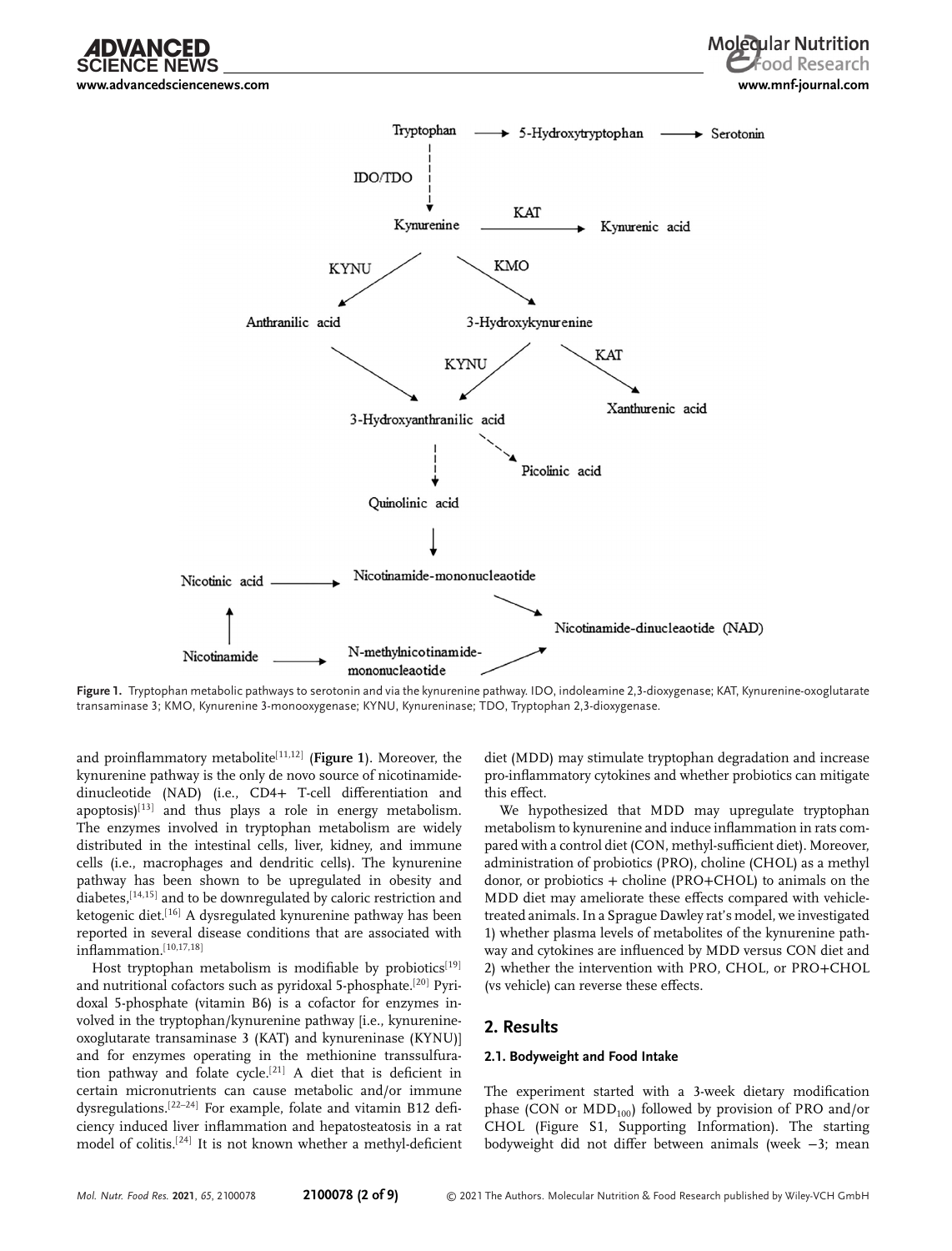$\pm$  SD; CON: 158  $\pm$  13 g; MDD: 160  $\pm$  20 g; *p* = 0.770; Figure S2A, Supporting Information). Weight gain was lower under the  $MDD_{100}$  diet. After 1 week of receiving CON or  $\text{MDD}_{100}$  diet, CON animals weighed 211  $\pm$  15 g and MDD<sub>100</sub> animals weighed  $128 \pm 15$  g ( $p < 0.001$ ). MDD<sub>100</sub> rats lost on average 22.5% of their starting bodyweight after 2 weeks of  $\text{MDD}_{100}$  diet, whereas CON animals showed rather a linear weight gain during the whole experiment. A 70% methyl-depleted diet  $(MDD_{70})$  was provided from week −1 until the end of the whole experiment. The day before starting the intervention with PRO and/or CHOL (hereafter referred to as "baseline"), CON rats weighed [median  $(IQR) = 280$  (28)g], whereas MDD<sub>70</sub> rats weighed 172 (38) g (*p <sup>&</sup>lt;* 0.001) (**Table 1**). On decapitation day, CON rats weighed 507 (59) g and VEH-treated MDD<sub>70</sub> rats weighed 434 (137) g ( $p =$ 0.029). The four intervention groups (all on  $\text{MDD}_{70}$  diet) did not differ in bodyweight at baseline (*p* = 0.064) or endpoint (10 weeks; *p* = 0.402) (Figure S3, Supporting Information).

After 1 week of CON or  $MDD_{100}$  diet consumption, rats consumed 9.8  $\pm$  0.4 g (CON) versus 3.8  $\pm$  0.8 g food/100 g bodyweight (MDD<sub>100</sub>),  $p < 0.001$ ) (Figure S2B, Supporting Information). After 1 week on CON or  $MDD_{70}$  diet (just before the intervention; week 0), CON rats consumed  $9.0 \pm 3.1$  g and MDD<sub>70</sub> rats consumed 14.7 ± 0.5 g food 100 g<sup>-1</sup> bodyweight. At the last food measurement (week 9), CON rats consumed  $4.9 \pm 0.4$ 100 g<sup>-1</sup> and VEH-treated MDD<sub>70</sub> rats consumed 6.0 ± 0.3 g food 100 g<sup>-1</sup>bodyweight ( $p = 0.008$ ). The four MDD<sub>70</sub> intervention groups did not differ in food intake at baseline. However, the  $MDD_{70}$  PRO+CHOL group consumed less food than the  $MDD_{70}VEH$  group (5.2  $\pm$  0.2 g vs 6.0  $\pm$  0.6 g food/100 g bodyweight; Bonferroni:  $p = 0.050$ ) in week 10 ( $p = 0.033$ ). There were no diet or intervention effects on water intake (mL 100 g<sup>−</sup><sup>1</sup> bodyweight) at baseline or following time points.

### **2.2. C1-related Biomarkers and Liver Function Markers**

VEH-treated animals receiving MDD diet had significantly lower plasma concentrations of choline [median  $(IQR) = 5.0$   $(1.0)$  vs 7.1 (1.2) µmol L<sup>−</sup>1, *p <* 0.001] and methionine [57.8 (15.6) vs 76.0 (43)  $\mu$ mol L<sup>-1</sup>; *p* = 0.013] than those on CON diet after 11 weeks of feeding (Table 1). There were no effects of diet on plasma betaine, dimethylglycine, vitamin B12, SAM, or S-adenosylhomocysteine (SAH). Compared to the CON group, the MDD diet caused lower liver SAM [89 (32) vs 52 (35) nmol g<sup>−</sup><sup>1</sup> tissue, *p* = 0.001], a trend toward lower levels of liver SAH [29.8 (7.7) vs 20.7 (16.8) nmol g<sup>−</sup><sup>1</sup> tissue, *p* = 0.089], and a lower liver SAM/SAH ratio [3.1 (1.0) vs 2.4 (0.7),  $p = 0.016$  (Table 1). The intervention groups (VEH, PRO, CHOL, and PRO+CHOL) did not differ in concentrations of any of the aforementioned plasma markers or activities of liver enzymes in plasma (**Table 2**).

# **2.3. Kynurenine Pathway**

Animals on MDD diet had slightly higher plasma tryptophan than animals on CON diet [190 (66) vs 152 (51) µmol  $L^{-1}$ ;  $p = 0.082$ . Rats on the MDD diet showed upregulated tryptophan metabolism to kynurenine compared to those on the CON diet. Rats on the MDD diet had higher kynurenine [3.6 (1.0)

**Table 1.** Concentrations of one-carbon metabolites, liver enzymes, and kynurenine metabolites after 10 weeks of feeding with CON or  $MDD_{70\%}$ diet.

| Intervention                                   | <b>VEH</b>     | <b>VEH</b>  | $p^{a)}$ |
|------------------------------------------------|----------------|-------------|----------|
| Diet                                           | <b>MDD</b>     | CON         |          |
|                                                |                |             |          |
| Body weight [g]                                |                |             |          |
| Before starting the treatment <sup>b)</sup>    | 172 $(38)^{b}$ | 289 (28)    | < 0.001  |
| At 10 weeks                                    | 434 (137)      | 507 (59)    | 0.029    |
| Food consumption [g 100 $g^{-1}$ body weight]  |                |             |          |
| Before starting the treatment                  | 14.7(1.0)      | 9.0(4.7)    | 0.008    |
| At 10 weeks                                    | 6.1(1.3)       | 4.9(0.7)    | 0.016    |
| <b>EDTA</b> plasma biomarkers                  |                |             |          |
| Betaine [µmol $L^{-1}$ ]                       | 62(25)         | 69 (6)      | 0.257    |
| Choline [ $\mu$ mol $L^{-1}$ ]                 | 5.0(1.0)       | 7.1(1.2)    | < 0.001  |
| Dimethylglycine [nmol L <sup>-1</sup> ]        | 1.3(0.8)       | 1.6(1.2)    | 0.940    |
| Vitamin B12 [pg mL $^{-1}$ ]                   | 1347 (236)     | 1250 (401)  | 0.513    |
| Methionine [ $\mu$ mol $L^{-1}$ ]              | 57.8 (15.6)    | 76.0 (43)   | 0.013    |
| $SAH$ [nmol $L^{-1}$ ]                         | 62 (47)        | 48 (53)     | 0.821    |
| SAM [nmol $L^{-1}$ ]                           | 285 (75)       | 272 (53)    | >0.999   |
| Serotonin [nmol L <sup>-1</sup> ]              | 2056 (515)     | 1513 (809)  | 0.025    |
| AST [U $L^{-1}$ ]                              | 123 (74)       | 134(24)     | 0.540    |
| ALT $[U L^{-1}]$                               | 40 (11)        | 42 (9)      | 0.838    |
| Pyridoxal 5'-phosphate [nmol L <sup>-1</sup> ] | 988 (422)      | 822 (228)   | 0.131    |
| Pyridoxal [nmol $L^{-1}$ ]                     | 903 (476)      | 675 (364)   | 0.174    |
| 4-Pyridoxic acid [nmol L <sup>-1</sup> ]       | 117 (91)       | 93 (42)     | 0.520    |
| Pyridoxine [nmol $L^{-1}$ ]                    | 1.7(5.5)       | 0.0(2.8)    | 0.267    |
| Riboflavin [nmol $L^{-1}$ ]                    | 56.3 (16.2)    | 52.3 (17.6) | 0.450    |
| Flavin mononucleotide [nmol $L^{-1}$ ]         | 36.2 (13.7)    | 38.1 (10.5) | 0.473    |
| Tryptophan [µmol $L^{-1}$ ]                    | 190 (66)       | 152(51)     | 0.082    |
| Kynurenine [µmol $L^{-1}$ ]                    | 3.6(1.0)       | 2.8(1.0)    | 0.019    |
| Kynurenic acid [nmol L <sup>-1</sup> ]         | 83.1 (36.5)    | 71.2 (25.6) | 0.010    |
| Anthranilic acid [nmol $L^{-1}$ ]              | 48.1 (16.4)    | 58.1 (25.7) | 0.473    |
| 3-Hydroxykynurenine [nmol L <sup>-1</sup> ]    | 19.2(6.5)      | 16.5(4.3)   | 0.220    |
| Xanthurenic acid [nmol L <sup>-1</sup> ]       | 16.8(8.3)      | 12.5(3.2)   | 0.004    |
| 3-Hydroxyanthranilic acid [nmol $L^{-1}$ ]     | 28.1 (17.7)    | 10.7(5.5)   | 0.009    |
| Picolinic acid [nmol $L^{-1}$ ]                | 106(75)        | 100(66)     | 0.545    |
| Quinolinic acid [nmol $L^{-1}$ ]               | 749 (372)      | 417 (325)   | 0.010    |
| Nicotinic acid [nmol $L^{-1}$ ]                | 28.0 (34.7)    | 0.0(0.0)    | 0.013    |
| Nicotinamide [nmol $L^{-1}$ ]                  | 4345 (1620)    | 2770 (635)  | 0.001    |
| $N1$ -methylnicotinamide [nmol $L^{-1}$ ]      | 263 (1761)     | 117 (203)   | 0.082    |
| Cystathionine [µmol $L^{-1}$ ]                 | 1.41(0.47)     | 1.10(0.31)  | 0.034    |
| Liver extract, nmol $g^{-1}$ tissue            |                |             |          |
| <b>SAH</b>                                     | 20.7 (16.8)    | 29.8 (7.7)  | 0.089    |
| <b>SAM</b>                                     | 52 (35)        | 89 (32)     | 0.001    |
| SAM/SAH                                        | 2.4(0.7)       | 3.1(1.0)    | 0.016    |
|                                                |                |             |          |

Data are presented as median (IQR).  $n = 10$  in each group. <sup>a)</sup>  $p$  values are according to Mann-Whitney test. b) before starting the treatment, the MDD rats had received  $\text{MDD}_{100\%}$  for 2 weeks followed by the  $\text{MDD}_{70\%}$  for 1 week. Both diet groups received vehicle (xylitol, maize-derived maltodextrin, plum flavor, malic acid). ALT, Alanine transaminase; AST, Aspartate transaminase; CON, Control; MDD, Methyl-Deficient Diet; S-adenosylhomocysteine; SAM, S-adenosylmethionine; VEH, Vehicle.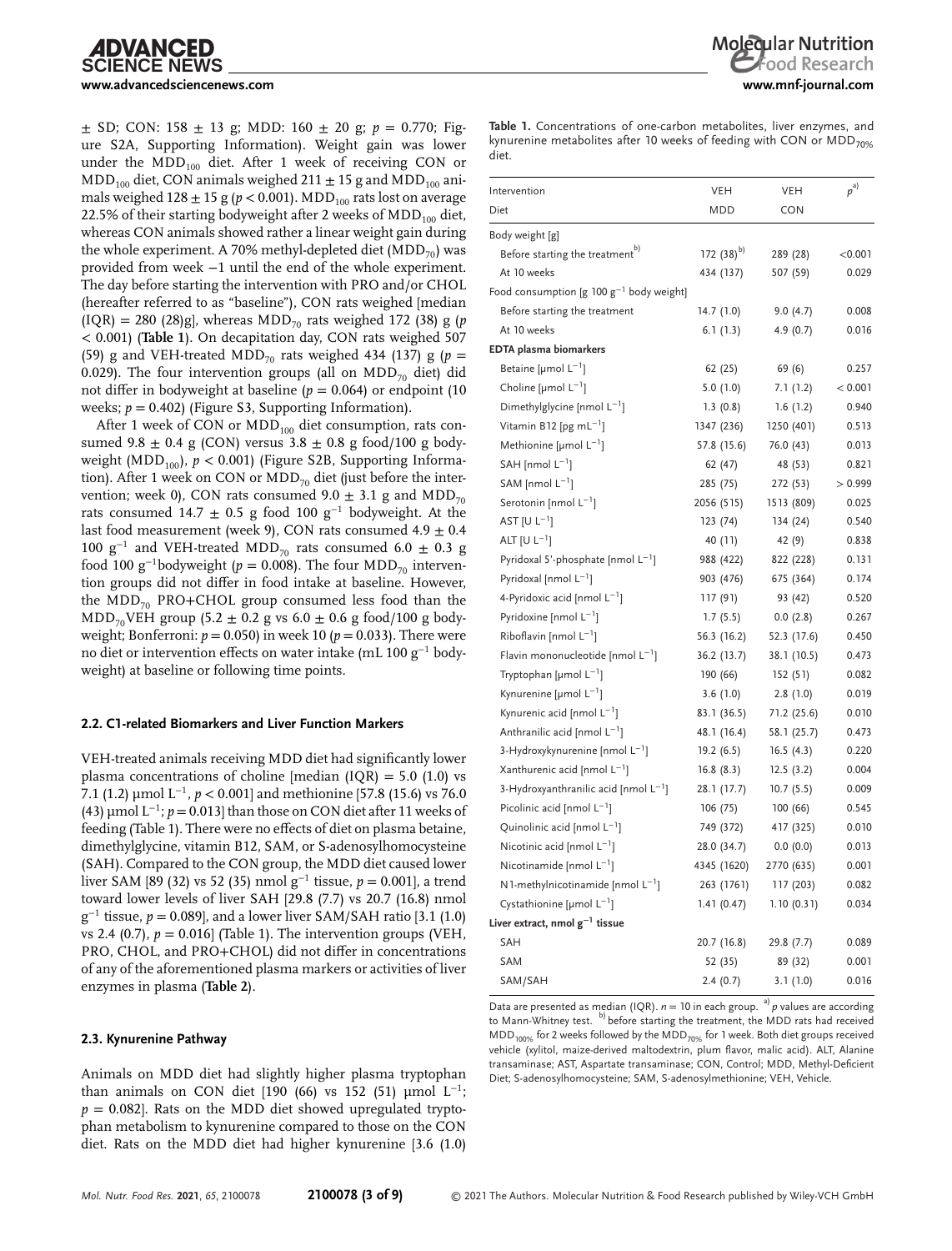vs 2.8 (1.0) µmol L<sup>−</sup>1; *p* = 0.019], kynurenic acid [83.1 (36.5) vs 71.2 (25.6) nmol L<sup>−</sup>1; *p* = 0.010], xanthurenic acid [16.8 (8.3) vs 12.5 (3.2) nmol L<sup>−</sup>1; *p* = 0.004], 3-hydroxyxanthranilic acid [28.1 (17.7) vs 10.7 (5.5) nmol L<sup>−</sup>1; *p* = 0.009], quinolinic acid [749 (372) vs 417 (325) nmol L<sup>−</sup>1; *p* = 0.010], nicotinic acid [28.0 (34.7) vs 0.0 (0.0) nmol L<sup>−</sup>1; *p* = 0.013], nicotinamide [4345 (1620) vs 2770 (635) nmol L<sup>−</sup>1; *p* = 0.001], N1-methylnicotinamide [263 (1761)

vs 117 (203) nmol  $L^{-1}$ ; *p* = 0.082], and cystathionine (a component of homocysteine transsulfuration pathway) [1.41 (0.47) vs 1.10 (0.31) µmol L<sup>−</sup>1; *p* = 0.034] (Table 1). The diet had no effect on plasma levels of vitamin B6 forms (pyridoxal 5'-phosphate, pyridoxal, 4-pyridoxic acid, and pyridoxine).

The four intervention groups (VEH, PRO, CHOL, PRO+ CHOL) differed in the following kynurenine metabolites;

**Table 2.** Concentrations of C1 metabolites, neurotransmitters, liver function markers, and kynurenine metabolites in biospecimens collected after 10 weeks of intervention with VEH, PRO, CHOL, or PRO+CHOL in rats fed on a methyl-deficient diet.

| Intervention                                               | VEH (reference group) | PRO               | CHOL              | PRO+CHOL          | $p^{a}$     |
|------------------------------------------------------------|-----------------------|-------------------|-------------------|-------------------|-------------|
| Diet                                                       | MDD                   | <b>MDD</b>        | MDD               | <b>MDD</b>        |             |
| Number                                                     | 10                    | 10                | 10                | 10                |             |
| Bodyweight [g]                                             |                       |                   |                   |                   |             |
| Before starting the treatment                              | 172 (38)              | 176 (22)          | 174(33)           | 185 (22)          | 0.064       |
| At 10 weeks                                                | 434 (137)             | 453 (67)          | 459 (108)         | 479 (32)          | 0.402       |
| Food consumption in $g$ 100 $g^{-1}$ bodyweight, mean (SD) |                       |                   |                   |                   |             |
| Before starting the treatment                              | 14.7(0.5)             | 14.3(1.2)         | 14.4(0.7)         | 13.5(0.9)         | 0.159       |
| At 10 weeks                                                | 6.0(0.6)              | 5.3 $(0.1)^{a}$   | 5.5(0.3)          | 5.2 $(0.2)^{1}$   | 0.033       |
| Log bacterial strains/g cecum                              |                       |                   |                   |                   |             |
| Lactobacillus helveticus R0052                             | $\pmb{0}$             | 8.6(0.8)          | $\pmb{0}$         | 7.9 $(2.5)^{a}$   |             |
| Bifidobacterium longum R0175                               | $\mathbf 0$           | 7.5(0.4)          | $\mathbf 0$       | 6.5 $(1.7)^{a}$   |             |
| Plasma biomarkers                                          |                       |                   |                   |                   |             |
| Betaine [µmol $L^{-1}$ ]                                   | 62 (25)               | 70 (14)           | 64 (23)           | 77 (19)           | 0.085       |
| Choline [µmol $L^{-1}$ ]                                   | 5.0(1.0)              | 4.3 (1.5)         | 5.3(1.2)          | 5.4(0.9)          | 0.369       |
| Dimethylglycine [nmol $L^{-1}$ ]                           | 1.3(0.8)              | 1.4(1.1)          | 1.6(1.0)          | 1.9(1.2)          | 0.320       |
| Vitamin B12 [pg mL <sup>-1</sup> ]                         | 1347 (236)            | 1175 (188)        | 1230 (148)        | 1234 (127)        | 0.220       |
| Methionine [µmol $L^{-1}$ ]                                | 57.8 (15.6)           | 64.7 (10.2)       | 58.0 (16.6)       | 57.9 (9.5)        | 0.666       |
| SAH [nmol $L^{-1}$ ]                                       | 62 (47)               | 71 (53)           | 52 (47)           | 47 (33)           | 0.444       |
| SAM [nmol $L^{-1}$ ]                                       | 285 (75)              | 247 (77)          | 250 (65)          | 274 (36)          | 0.457       |
| Serotonin [nmol $L^{-1}$ ]                                 | 2056 (515)            | 1684 (1062)       | 2134 (381)        | 1896 (780)        | 0.296       |
| AST $[U L^{-1}]$                                           | 123(74)               | 134 (38)          | 132 (48)          | 140 (14)          | 0.630       |
| ALT $[U L^{-1}]$                                           | 40 (11)               | 46 (13)           | 43 (9)            | 47 (8)            | 0.241       |
| Pyridoxal 5'-phosphate [nmol $L^{-1}$ ]                    | 881 (368)             | 950 (292)         | 967 (320)         | 947 (207)         | 0.963       |
| Pyridoxal [nmol $L^{-1}$ ]                                 | 804 (412)             | 616 (206)         | 900 (427)         | 732 (333)         | 0.138       |
| 4-Pyridoxic acid [nmol $L^{-1}$ ]                          | 111(51)               | 77 (22)           | 109 (76)          | 88 (79)           | 0.090       |
| Pyridoxine [nmol $L^{-1}$ ]                                | 1.1(3.8)              | 0.0(0.9)          | 1.3(3.2)          | 0.0(1.96)         | 0.176       |
| Riboflavin [nmol $L^{-1}$ ]                                | 55.8 (12.5)           | 48.8 (18.1)       | 58.6(7.7)         | 49.6 (12.1)       | 0.315       |
| Flavin mononucleotide [nmol $L^{-1}$ ]                     | 37.5 (9.5)            | 37.1 (9.4)        | 44.7 (19.3)       | 36.6(11.1)        | 0.569       |
| Tryptophan [µmol $L^{-1}$ ]                                | 118(61)               | 170 (44)          | 191(35)           | 168 (48)          | 0.129       |
| Kynurenine [µmol $L^{-1}$ ]                                | 3.3(0.9)              | 3.0(0.5)          | 2.8 $(0.9)^{f}$   | 3.0(0.6)          | 0.015       |
| Kynurenic acid [nmol $L^{-1}$ ]                            | 77.3 (12.7)           | 56.1 $(22.5)^{c}$ | 59.8 $(43.7)^{g}$ | 61.1 $(20.0)^{k}$ | 0.019       |
| Anthranilic acid [nmol $L^{-1}$ ]                          | 50.7 (18.5)           | 39.4 $(6.4)^{d}$  | 49.1 $(17.2)^{h}$ | 44.0 (12.1)       | 0.010       |
| 3-Hydroxykynurenine [nmol $L^{-1}$ ]                       | 17.4(5.4)             | 13.9(6.1)         | 18.5(13.4)        | 15.3(4.6)         | 0.075       |
| Xanthurenic acid [nmol $L^{-1}$ ]                          | 15.1(5.0)             | 13.0(1.7)         | 17.1 $(4.5)^{1}$  | 14.3(4.9)         | 0.026       |
| 3-Hydroxyanthranilic acid [nmol $L^{-1}$ ]                 | 14.4 (20.3)           | 17.3(13.3)        | 28.6 (27.0)       | 15.7 $(7.5)^{m}$  | 0.024       |
| Picolinic acid [nmol $L^{-1}$ ]                            | 102 (76)              | 67 $(44)^e$       | 118 $(58)^{j}$    | 85 (32)           | 0.016       |
| Quinolinic acid [nmol L <sup>-1</sup> ]                    | 608 (342)             | 465 (177)         | 617 (509)         | 501 (155)         | $0.040^{n}$ |
| Nicotinic acid [nmol $L^{-1}$ ]                            | 0.0(28.8)             | 25.2 (26.5)       | 13.4 (30.8)       | 11.9 (33.2)       | 0.783       |
| Nicotinamide [nmol $L^{-1}$ ]                              | 3400 (1930)           | 3780 (535)        | 4235 (1608)       | 3620 (1525)       | 0.285       |
| N 1-methylnicotinamide [nmol $L^{-1}$ ]                    | 154 (487)             | 353 (915)         | 242 (1870)        | 313 (1688)        | 0.993       |
| Cystathionine [µmol $L^{-1}$ ]                             | 1.21(0.41)            | 1.27(0.43)        | 1.26(0.56)        | 1.18(0.34)        | 0.720       |

(*Continued*)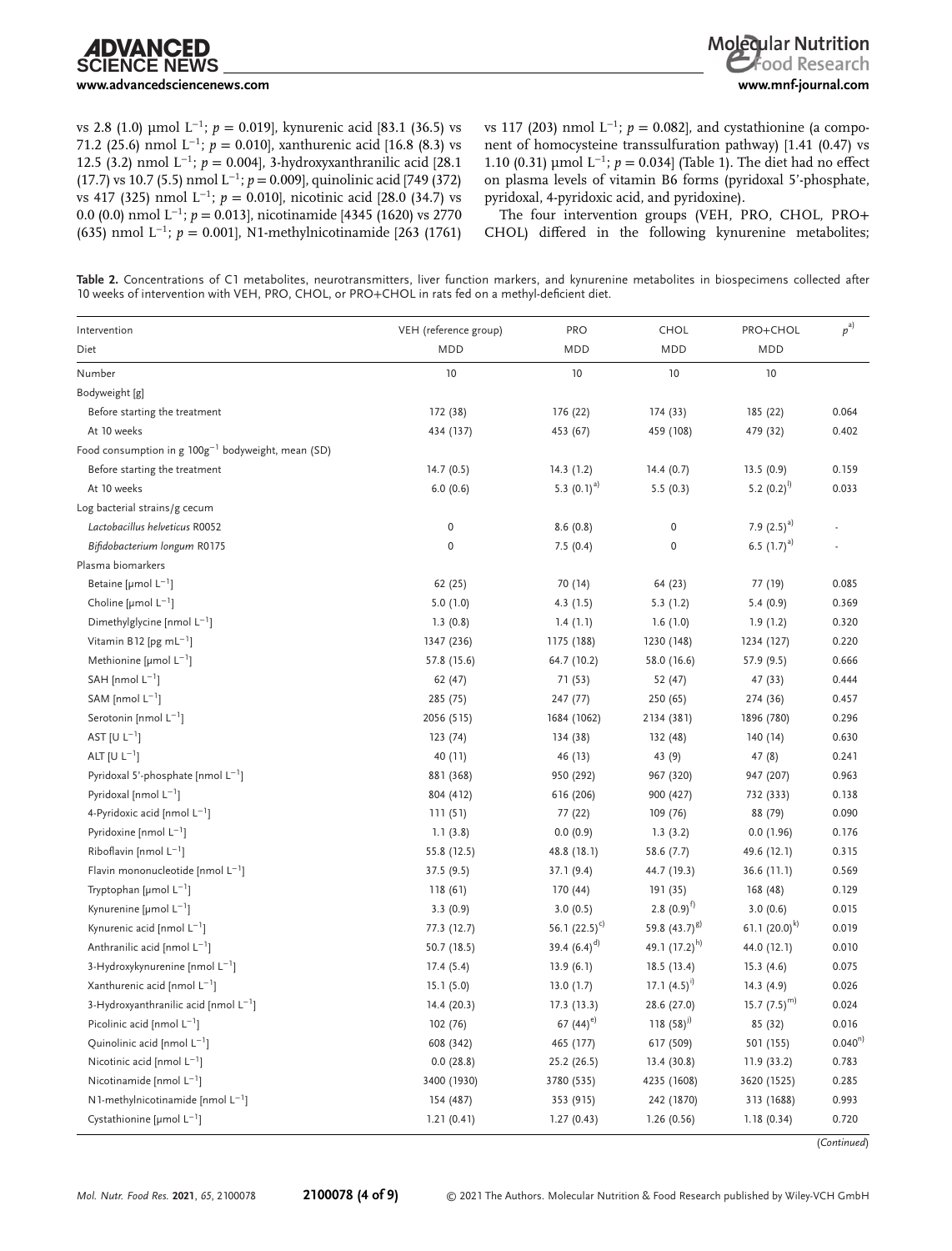**[www.advancedsciencenews.com](http://www.advancedsciencenews.com) [www.mnf-journal.com](http://www.mnf-journal.com)**

**Table 2.** Continued.

| Intervention                         | VEH (reference group) | <b>PRO</b> | CHOL        | PRO+CHOL   | $p^{a}$ |
|--------------------------------------|-----------------------|------------|-------------|------------|---------|
| Diet                                 | <b>MDD</b>            | <b>MDD</b> | <b>MDD</b>  | <b>MDD</b> |         |
| Liver extract (nmol $g^{-1}$ tissue) |                       |            |             |            |         |
| <b>SAH</b>                           | 20.7 (16.8)           | 22.0(8.5)  | 18.9 (12.0) | 19.1(11.7) | 0.813   |
| SAM                                  | 52 (35)               | 60 (18)    | 55 (16)     | 61 (12)    | 0.450   |
| SAM/SAH Ratio                        | 2.4(0.7)              | 2.4(1.7)   | 2.7(1.4)    | 2.9(1.9)   | 0.579   |

Data are presented as median (IQR) except for food consumption (mean and SD). Rats received VEH, PRO, CHOL, or PRO+CHOL once daily for 10 weeks. VEH intervention consisted of xylitol, maize-derived maltodextrin, plum flavor, and malic acid (i.e., the same excipient as in the other interventions, but without any active substance). values are according to independent samples Kruskal-Wallis test. Significance values for paired comparisons have been adjusted by the Bonferroni correction for multiple<br>tests. For the comparisons of PRO versus VEH;  $^{b)}p=0$ For the comparisons of CHOL versus POR;  $\stackrel{h}{p}P = 0.016$ ;  $\stackrel{i}{p}P = 0.046$ ;  $\stackrel{h}{p}p = 0.034$ . For the comparisons of PRO+CHOL versus VEH;  $\stackrel{k}{p}P = 0.068$ ;  $\stackrel{n}{p}P = 0.05$ . For the comparisons of CHOL versus POR+CH versus PRO; <sup>O</sup>)  $p = 0.076$ ; <sup>p</sup>)  $p = 0.028$  (one-way ANOVA test between two groups). ALT, Alanine transaminase; AST, Aspartate transaminase; CHOL, Choline; PRO, Probiotics; S-adenosylhomocysteine; SAM, S-adenosylmethionine; VEH, Vehicle.

kynurenine (independent samples Kruskal-Wallis test *p* = 0.015), kynurenic acid (*p* = 0.019), anthranilic acid (*P* = 0.010), 3 hydroxykynurenine (*p* = 0.075), xanthurenic acid (*p* = 0.026), 3 hydroxyanthranilic acid ( $P = 0.024$ ), picolinic acid ( $p = 0.016$ ), quinolinic acid (*P* = 0.040) (Figure S4, Supporting Information, and Table 2). The between-group comparisons showed that intervention with probiotics suppressed tryptophan degradation to kynurenine as compared to the VEH group. The PRO group showed significantly lower anthranilic acid [39.4 (6.4) vs 50.7 (18.5) nmol L<sup>−</sup>1; *p* = 0.016], and a trend towards lower kynurenic acid [56.1 (22.5) vs 77.3 (12.7) nmol L<sup>−</sup>1; *p* = 0.052] and picolinic acid [67 (44) vs 102 (76) nmol L<sup>−</sup>1; *p* = 0.097] compared to the VEH group. The intervention groups showed no significant differences in plasma concentrations of the cofactor pyridoxal 5' phosphate or any other vitamin B6 form (Table 2).

The intervention with CHOL caused lower median plasma level of kynurenine [2.8 (0.9) vs 3.3 (0.9) µmol L<sup>−</sup>1; *p* = 0.011] and kynurenic acid [59.8 (43.7) vs 77.3 (12.7); *p* = 0.067] compared to the intervention with VEH. The group that received PRO+CHOL showed slightly lower kynurenic acid [61.1 (20.0) vs 77.3 (12.7);  $p = 0.068$  compared to the VEH group.

The intervention with PRO alone showed selective lowering effects on plasma concentrations of anthranilic acid [49.1 vs 39.4 nmol L<sup>−</sup>1; *p* = 0.016], xanthurenic acid [17.1 (4.5) vs 13.0 (1.7) nmol L<sup>-1</sup>; *p* = 0.046], and picolinic acid [118 (589) vs 67 (44) nmol L<sup>−</sup>1; *p* = 0.034] compared to the CHOL group (Table 2). The comparisons of the concentrations of C1 metabolites, neurotransmitters, liver function markers, and kynurenine metabolites between the intervention groups (PRO, CHOL, and PRO+CHOL) fed on a MDD versus the (CON+VEH) group are shown in Table S3 (Supporting Information).

#### **2.4. Plasma Serotonin and Plasma and Liver Cytokines**

VEH-treated rats on MDD diet had significantly higher plasma serotonin concentrations than those on CON diet [2056 (515) vs 1513 (809) nmol L<sup>−</sup>1; *p* = 0.025] (Table 1). The intervention groups did not differ in plasma serotonin (Table 2).

VEH-treated MDD rats tended to have higher concentrations of RANTES than those on CON diet [701 (381) vs 580 (320) pg mL<sup>-1</sup>; *p* = 0.072]. None of the 22 cytokines that were measured in plasma differed according to the diet (MDD vs CON). Also, none of the plasma cytokines differed according to the intervention (Tables S4 and S5 and Figures S5 and S6, Supporting Information).

#### **2.5. Stool Bacterial Population (qPCR) and Behavioral Tests**

The qPCR tests showed that *L. helveticus* R0052 and *B. longum* R0175 were not detectable in cecum of VEH-treated rats (CON and MDD diets) or CHOL-treated rats (Tables 1 and 2). The median (IQR) concentrations of *L. helveticus* R0052 were 8.6 (0.8) log bacteria g cecum in the PRO group and 7.9 (2.5) log bacteria/g in the PRO+CHOL group. The concentrations of *B. longum* R0175 were 7.8 (0.5) log bacteria/g in PRO and 6.5 (1.7) log bacteria/g in PRO+CHOL. The PRO group tended to have higher concentrations of both *L. helveticus* R0052 (*p* = 0.076) and *B. longum* R0175  $(p = 0.028)$  than the PRO+CHOL group (Table 2).

The intervention groups generally did not differ in several behavioral tests related to cognition (Novel Object Recognition, Y-Maze), anxiety (Elevated Plus Maze), and depression (Forced Swim Test) (Figure S7 and Text, Supporting Information).

### **3. Discussion**

We investigated whether feeding a MDD may cause dysregulation in tryptophan metabolism pathways and whether the intervention with probiotics, the methyl donor choline, or probiotics plus choline can modify this effect. The following novel results were found (summarized in **Figure 2**): first, the 70% MDD diet (without choline, methionine, and folate) led to hypomethylation in the animals compared to the CON diet, but did not influence liver function markers (plasma ALT and AST activities) or plasma and liver concentrations of key cytokines. Second, the MDD diet caused higher plasma serotonin and a profound upregulation of the kynurenine pathway in plasma. Third, administration of PRO to animals on the MDD diet ameliorated the effects of the deficient diet on kynurenine metabolites (selectively lowered anthranilic acid, picolinic acid, and 3-hydroxykynurenine).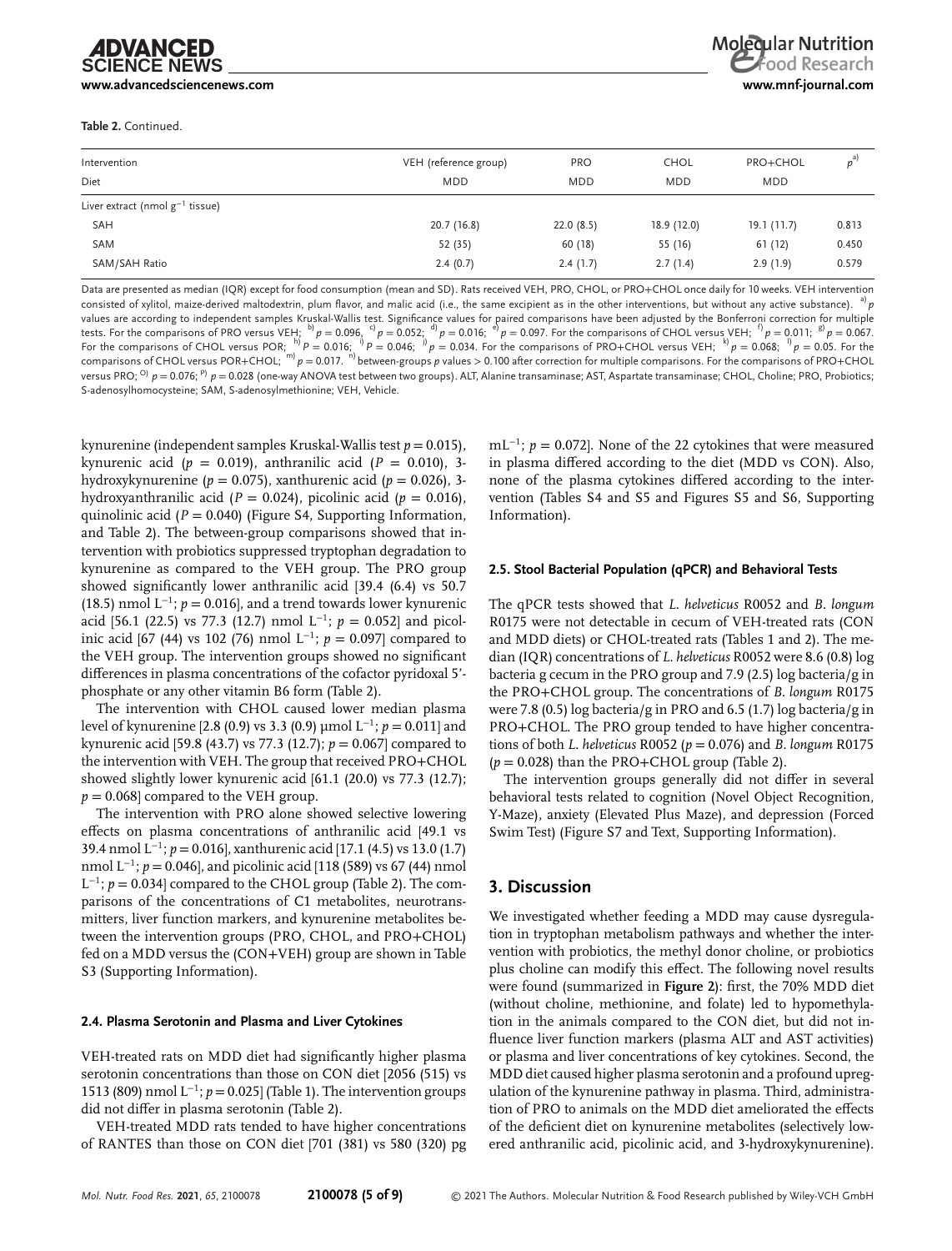**[www.advancedsciencenews.com](http://www.advancedsciencenews.com) [www.mnf-journal.com](http://www.mnf-journal.com)**



**Figure 2.** Summary of the observed significant differences in the tryptophan and kynurenine metabolic pathways between the methyl sufficient and the methyl deficient diet and according to the intervention. The MDD+VEH versus CON+VEH were compared by Mann-Whitney test. The arrows indicate the direction of statistically significant changes; ↑ higher; ↓ lower. Choline; MDD, methyl-deficient diet; PRO, Probiotics; SAH, S-adenosylhomocysteine; SAM, S-adenosylmethionine; VEH, vehicle.

In contrast, PRO intervention was not associated with significant changes in plasma or liver C1 metabolites, or plasma serotonin compared to animals that received VEH. Administration of CHOL alone was associated with lower plasma kynurenine and slightly lower kynurenic acid, while administration of PRO+CHOL was associated with slightly lower kynurenic acid compared to animals that received VEH. Notably, administering PRO with choline reduced the enrichment of the bacterial strains in the cecum which may explain that the effect of PRO on tryptophan metabolism was weakened when combined with choline.

Supplementation of *Lactobacillus johnsonii* N6.2 (vs placebo) for 8 weeks in healthy individuals caused an increase in serum tryptophan and systemic effects on innate and adaptive immune cell populations (i.e., increased circulating effector Th1 cells and cytotoxic CD8+T cells subset).[29] Compared to the placebo, *Lactobacillus plantarum 299V* has been shown to lower plasma kynurenine while causing no change in plasma IL6, IL-1 $\beta$ , TNF- $\alpha$ , and cortisol in patients with depression.<sup>[30]</sup> In addition, different probiotic strains have been shown to downregulate the kynurenine pathway in animal models of depression or chronic stress stimuli.[31,32] Therefore, our results on downregulation of the kynurenine pathway after treatment with *Lactobacillus helveticus* R0052 and *Bifidobacterium longum* R0175 are in line with earlier studies.

The present study was performed in animals with an upregulated kynurenine metabolism due to the 70% MDD diet. We found no evidence that the dysregulation of the kynurenine path-

way is associated with pro-inflammatory or anti-inflammatory cytokines (i.e., in plasma or liver). The liver and immune cells are main sources of kynurenine metabolites. The immunomodulatory role of probiotics could take place in the liver, the kidney, immune cells, and/or the gut mucosal immune system.<sup>[33,34]</sup> Macrophages express indoleamine 2,3-dioxygenase (IDO), the enzyme that converts tryptophan to kynurenine. IDO1 is induced by pro-inflammatory cytokines (i.e., TNF- $\alpha$ , IFN- $\gamma$ , IL-1, and IL-6) leading to higher kynurenine production.[35] The source of plasma kynurenine metabolites in our study is not known. The divergent effects of the MDD diet and probiotics on plasma kynurenine without affecting the cytokines suggest that tryptophan dysregulation under MDD diet took place in the intestinal cells rather than in the liver or immune cells. This issue deserves further investigation.

Kynurenine and its downstream metabolites anthranilic acid, picolinic acid, and quinolinic acid represent inflammatory sensors<sup>[36]</sup> that have been shown to be associated with cardiovascular risk factors such as diabetes.[14,15] The kynurenine pathway delivers NAD+ and shows a tissue specific response to exercise.[37] Feeding a ketogenic diet or a caloric restricted diet to animals caused downregulation of the kynurenine pathway.<sup>[16]</sup> In our study, the upregulation of the kynurenine pathway in rats on the MDD diet versus CON diet (both received VEH) could reflect a metabolic adaptation to higher NAD+ -demands in the MDD group. Accordingly, the MDD animals had higher food intake compared with the CON towards the end of the experiment,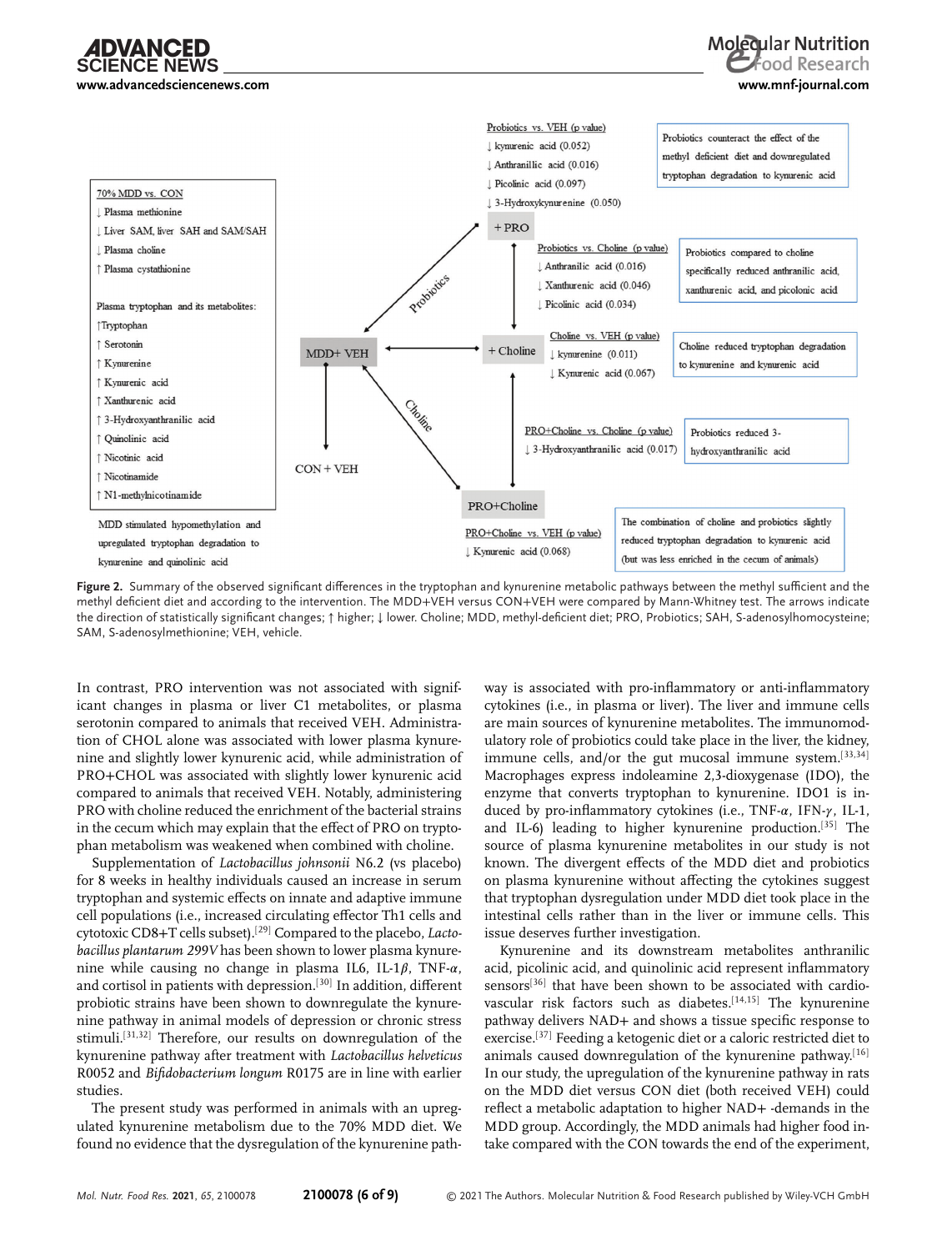although they weighted less. Brandacher et al. suggested that activation of the IDO could drive disorders in appetite-satiety regulation and could increase caloric intake.[38] Thus, probiotics may influence food intake and regulation of body weight through downregulation of the kynurenine pathway, but this needs to be further investigated.

The MDD $_{70}$  diet had no marked effects on behavioral tests or liver enzymes, indicating that the diet did not induce brain or liver cell damage, as would be expected by feeding a 100% deficient diet.<sup>[39,40]</sup> However, previous studies often combined a MDD with a high-fat diet to stimulate hepatosteatosis.

The present study has some limitations. The dietary intervention with  $MDD_{100}$  at a young age followed by  $MDD_{70}$  could have affected early life epigenetic programming (i.e., weight regulation) that made the rats resilient and resistant to inflammation. The differences between the CON+VEH group and the intervention groups (all on MDD) (Table S3, Supporting Information) should be interpreted with caution since the food intakes and weight gain were different according to the background diets. Moreover, the study was conducted in young male rats. Age and sex differences in C1-metabolism have been reported.[41] In addition, the bacterial enrichment could be minor after using probiotics and could interact with dietary components as was seen in this study in the PRO+CHOL group (i.e., less enrichment than in the PRO group).

Also competing bacterial strains such as those producing trimethylamine from choline may lead to producing trimethylamine N-oxide, a metabolites with potentially atherosclerotic effects.[42]

Overall, our study supports that the MDD induced tryptophan degradation via the kynurenine pathway. Intervention with *Lactobacillus helveticus* R0052 and *Bifidobacterium longum* R0175 caused a profound downregulation of the kynurenine pathway especially in the downstream metabolites (i.e., anthranilic acid and 3-hydroxykenurenine). CHOL alone reversed the effect of MDD on plasma kynurenine and kynurenic acid (upstream metabolites). The metabolic effects of the combination of PRO+CHOL were weak, probably due to lower bacterial enrichment in the cecum following the combination of PRO with choline. Future studies may investigate the activities of the enzymes participating in tryptophan metabolism and possible tissues (i.e., liver, intestinal mucosal membrane) where probiotics may target the tryptophan-kynurenine pathway. Our results suggest that tryptophan metabolism is an important molecular mechanism to be investigated in RCTs of probiotics as modifiers of health outcomes in human studies.

# **4. Experimental Section**

*Animals and Diet*: Male Sprague Dawley rats (*n* = 50, age 4 weeks) were purchased from Taconic Bioscience A/S (Ry, Denmark) and allowed to acclimatize for 1 week on a standard diet after arrival. The day before the diet modification start (week −3), rats were 5 weeks old and weighed 160  $\pm$  18.3 g (mean  $\pm$  SD). From week -3 to week -1, they received either a standard control diet (CON) or a customized 100% MDD (MDD<sub>100</sub>) without choline, betaine, methionine, and folic acid for 2 weeks (both diets were obtained from Ssniff Spezialdiäten GmbH, Soest, Germany). The diet specifications are shown in Table S1 (Supporting Information). From week

−1 until the end of the experiment (week 10), the degree of methyl deficiency was adjusted to 70% (MDD $_{70}$ ) as explained below. Rats receiving the same diet and intervention were pair-housed in standard cages (Cage 1291H Eurostandard Type III H, 425  $\times$  266  $\times$  185 mm, Tecniplast, Italy) at 20  $\pm$  2°C and 60  $\pm$  5% relative humidity on a reversed 12 h light/dark cycle (lights on at 2 p.m.), which was introduced in 3-h increments. Rats had access to food and tap water ad libitum. Cages (containing bedding, a tunnel shelter, nesting material, and a wooden stick) were changed once a week. Animal weight and food/water intake (per 100 g bodyweight) were recorded throughout the study.

Rats receiving the MDD<sub>100</sub> diet ( $n = 40$ ) lost more than 20% of their total body weight within 2 weeks. Thus, the diet was changed from 100% deficiency (received from week −3 to week −1) to 70% deficiency (hereafter referred to as MDD<sub>70</sub>). Rats were allowed to adapt to the MDD<sub>70</sub> diet for one additional week, and the intervention was started in week 0. The complete experimental timeline is presented in Figure S1 (Supporting Information). The MDD<sub>70</sub> diet was prepared by grinding and thoroughly mixing the 100% MDD pellets with 30% grinded CON pellets. Tap water (approximately 20% of the total mass) was added to form pellets. Since the consistency of the MDD pellets now changed from dry to wet pellets, the pure CON diet was also grinded and prepared with water in the same manner. Pellets were freshly prepared every 3–4 days from week −1 until week 10. All experiments were approved by the Danish Animal Experiments Inspectorate before initiation of the experiments (approval number: 2012-15-2934-00254) and were conducted in accordance with the European Community Council Directive.

*Intervention*: Rats on MDD<sub>70</sub> diet were randomly assigned to one of four interventions: VEH, probiotics (PRO), choline (CHOL), or PRO+CHOL. Rats on CON diet received vehicle (VEH) only.

The commercial formulation CEREBIOME (previously known as Probio'Stick, a new name for an existing formula combining *Lactobacillus helveticus* Rosell-52 and *Bifidobacterium longum* Rosell-175, Lallemand Health Solutions Inc., Montreal, QC, Canada) was used. The formulation is a powder mix of probiotics and excipients (xylitol, maize-derived maltodextrin, plum flavor, malic acid). The vehicle consisted of the same excipients (xylitol, maize-derived maltodextrin, plum flavor, malic acid) but without active cultures and was of identical taste to the PRO. The exact composition of the 10<sup>10</sup> CFUs between the two bacterial strains is proprietary information of the company producing the probiotics.

*Dosage Information/Dosage Regimen*: We prepared solutions of the vehicle and probiotic just before administration by dissolving the respective weight (g) of the powder in tap water (mL) 1:1. The intervention dose per rat and day was 0.2 g powder containing either VEH or 10<sup>10</sup> colony-forming units (CFU) dissolved in 0.3 mL water. This amount was administered via syringe-feeding once daily toward the end of the active phase (2 p.m.  $\pm$  1 h) over the 10-week intervention period as in our previous study.[25] Syringefeeding is based on voluntary consumption of a solution directly from a syringe held into the cage, thereby enabling exact and controlled dosing to the animals.[26]

Choline bitartrate (8 mg rat−<sup>1</sup> day<sup>−</sup>1; Sigma-Aldrich, St. Louis, MO, USA) was dissolved in the same vehicle or probiotic solutions and also administered via syringe-feeding (total volume 0.3 mL day<sup>−</sup>1).

*Sample Collection and Processing*: Rats were decapitated after 10 weeks of starting the intervention. Decapitation took place in a random order between 2 and 6 p.m. over 2 consecutive days. Trunk blood was collected in EDTA-coated tubes and immediately centrifuged at 3000 × *g* for 10 min. Plasma was aliquoted and stored at −80 °C. Plasma for SAM/SAH measurements was added into tubes containing 1 N acetic acid (for a ratio of acetic acid:plasma of 1:10). Liver tissue (from the left lateral lobe) were quickly removed, snap-frozen in pre-cooled isopentane, and stored at −80°C. Tissues were later homogenized in 1 N acetic acid (10  $\mu$ L mg<sup>-1</sup> tissue) using a tissue lyser (Mixer Mill MM 400, Retsch GmbH, Haan, Germany; frequency: 30 s<sup>−</sup>1, 2 min, carbide bead) and centrifuged at 10 000 × *g* for 10 min. For monoamine measurements, 20 µL perchloric acid was added to 180 µL plasma followed by centrifugation.

*Biochemical Measurements*: Plasma concentrations of one carbon (C1)-metabolites (betaine, choline, dimethylglycine, SAH, and SAM) and liver SAH and SAM were measured using isotope-labeled internal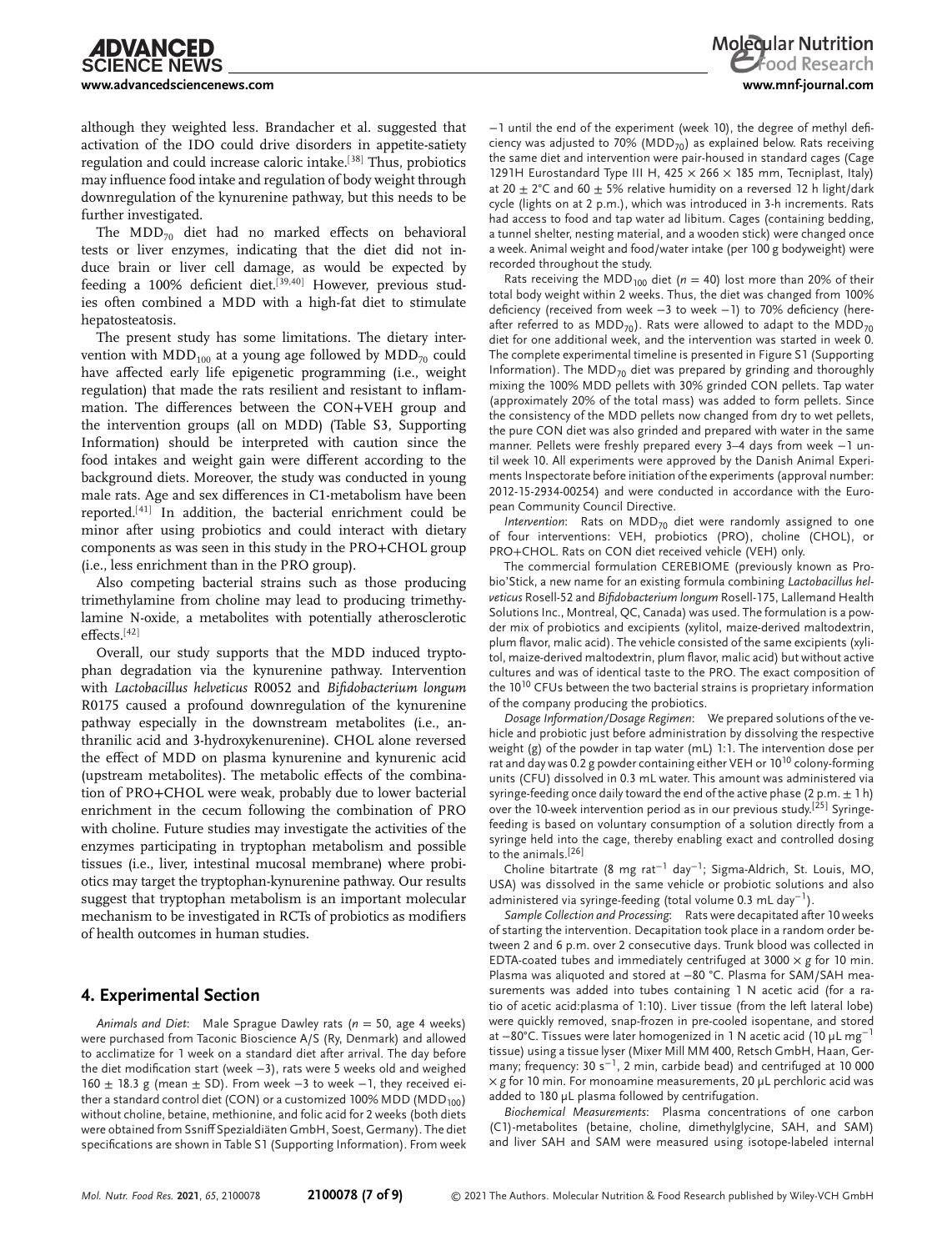standards and an Acquity Ultra Performance LC system coupled to a MicroMass Quattro Premier XE tandem quadrupole mass spectrometer (UPLC-MS/MS) (Waters Corporation, Milford, MA, USA) as reported before.[27,28] Plasma alanine transaminase (ALT), aspartate transaminase (AST), and vitamin B12 were measured using routine automated methods (Table S2, Supporting Information). Plasma methionine concentrations were measured at MS-Omics (Frederiksberg, Denmark) using gas chromatography mass spectrometry. Plasma concentrations of kynurenine pathway metabolites were measured at Bevital AS, Norway using LC-MS/MS devices.

Concentrations of plasma serotonin were measured using ultrahigh performance liquid chromatography with electrochemical detection (UHPLC-ECD, Dionex Ultimate 3000 UHPLC, Thermo Scientific, Rockford, IL, USA) as described before.[25]

Concentrations of soluble inflammatory protein markers in plasma and liver extracts were analyzed using a fluorescent magnetic bead-based multiplex immunoassay (Luminex-based Bio-Plex 200 Bio-Rad Laboratories Inc., Hercules, CA, #10014905) according to the methods shown in Table S2 (Supporting Information). The following inflammation markers and cytokines were measured; G-CSF, GM-CSF, GRO/KC, IFN- $\gamma$ , IL-1 $\alpha$ , IL-1 $\beta$ , IL-2, IL-4, IL-5, IL-6, IL-7, IL-10, IL-12 (p70), IL-13, IL-17A, IL-18, M-CSF, MCP-1, MIP-1 $\alpha$ , MIP-3 $\alpha$ , RANTES, TNF- $\alpha$ , VEGF.

*Bacterial DNA Extraction and Quantitative Real-time PCR*: Total DNA was isolated from  $180 \pm 20$  g cecal samples using the QIAamp Fast DNA Stool Mini Kit (Qiagen, Hilden, Germany) as per manufacturer's instructions with some modifications (Table S2, Supporting Information). The extracted DNA was used to detect and quantify *L. helveticus* R0052 *and B. longum* R0175 in cecal samples by qPCR using SYBR Select Master Mix (Thermo Fisher) and the primers and cycling conditions shown in Table S2 (Supporting Information).

Behavioral tests for cognition, anxiety, and depression were performed at the time points shown in Figure S1 (Supporting Information) as described in Supplemental Text.

*Data Analysis*: Bodyweight and food consumption of the animals were expressed as mean  $\pm$  SD and the differences between the groups were tested using one-way ANOVA test and Bonferroni post hoc test when ANOVA was significant. The one-sample Kolmogorov-Smirnov Test with Lilliefors Significance Correction and the quintile-quintile plots were used to study the distribution of the data. The majority of the concentrations of the biomarkers were not normally distributed and the distribution did not improve after ln-transformation. Thus, the biomarkers are shown as median and (interquartile range, IQR). The nonparametric test Mann-Whitney was used to study differences in the concentrations of the markers between the MDD and CON diets. The independent samples Kruskal-Wallis test was used to compare the variables across the intervention groups. When Kruskal-Wallis test was significant for a given variable, pairwise comparisons were performed and the significance values of the subgroup comparisons were adjusted for multiple tests. We used the post hoc Bonferroni test for adjusting the *p* value to prevent type I error. However, this test is considered rather conservative which may cause higher type II error or missing possible effects. *p* values below 0.05 were considered statistically significant, while those between 0.05 and 0.1 were interpreted as a trend. Statistical analyses were carried out using IBM SPSS 27.0 (IBM Corp., Armonk, NY, USA).

# **Supporting Information**

Supporting Information is available from the Wiley Online Library or from the author.

# **Acknowledgements**

The authors would like to thank Per Fuglsang Mikkelsen for performing and analyzing the monoamine measurements, Amanda Piano for supporting the qPCR measurements, and Vanessa de Carvalho for supporting the DNA extraction and cytokine analysis. Lallemand Health Solutions Inc.

(Montreal, QC, Canada) kindly donated the probiotic (Probio'Stick) and vehicle formulations. Moreover, they provided funding for DNA extraction, qPCR, and cytokine analyses, which were conducted in their laboratory facilities under the supervision of TAT. In addition, the following funding sources are acknowledged: Fonden af Fam. Kjærgaard, Sunds; Beckett-Fonden; Fonden til Lægevidenskabens Fremme. ST and DFH were supported by stipends from the Graduate School of Health (Aarhus University, Denmark). GT was supported by a postdoctoral project funded by the Danish Council for Independent Research (grant ID: DFF - 5053-00103).

# **Conflict of Interest**

S.T. declares having received financial research support from Winclove Probiotics (Amsterdam, Netherlands) for an unrelated study. C.W.M. and T.A.T. are employees of Rosell Institute for Microbiome and Probiotics, the research group of Lallemand Health Solutions Inc. The company was not involved in the study design, data analysis or interpretation, manuscript writing, or decision to publish, and only provided financial support in the form of authors' salaries and/or research materials. G.W. declares having received lecture/consultancy fees from H. Lundbeck A/S, Servier SA, Astra Zeneca AB, Eli Lilly A/S, Sun Pharma Pty Ltd, and Pfizer Inc., Shire A/S, HB Pharma A/S, Arla Foods A.m.b.A., Alkermes Inc, and Mundipharma International Ltd., and research funding from the Danish Medical Research Council, Aarhus University Research Foundation (AU-IDEAS initiative (eMOOD)), the Novo Nordisk Foundation, the Lundbeck Foundation, and EU Horizon 2020 (ExEDE). RO received speaker honoraria from Merck-Selbst Medikation, P&G Health Germany, and Worwag Pharma. All other authors report no potential conflicts of interest and have nothing to disclose.

# **Author Contributions**

S.T. and R.O. designed the study. S.T. performed the animal experiments, tissue collection and extractions, DNA extraction, qPCR, cytokine analysis, supported chromatography sample analysis, analyzed and interpreted the data, and wrote parts of the manuscript. H.M.A. performed chromatography sample analyses. C.W.M. supported tissue extraction and cytokine analysis. D.F.H. and G.T. supported tissue collection. J.G., T.A.T., P.M.U., and G.W. provided critical input to the manuscript. RO measured the concentrations of C1 metabolites and analyzed and interpreted the data and wrote the first draft of the manuscript.

# **Data Availability Statement**

Data can be made available upon request to the corresponding author.

# **Keywords**

choline, kynurenine, methyl-deficient diet, probiotics, tryptophan

Received: January 25, 2021 Revised: February 17, 2021 Published online: March 24, 2021

- [1] J. Gao, K. Xu, H. Liu, G. Liu, M. Bai, C. Peng, T. Li, Y. Yin, *Front Cell Infect. Microbiol.* **2018**, *8*, 13.
- [2] E. E. Alexeev, J. M. Lanis, D. J. Kao, E. L. Campbell, C. J. Kelly, K. D. Battista, M. E. Gerich, B. R. Jenkins, S. T. Walk, D. J. Kominsky, S. P. Colgan, *Am. J. Pathol* **2018**, *188*, 1183.
- [3] D. Meng, E. Sommella, E. Salviati, P. Campiglia, K. Ganguli, K. Djebali, W. Zhu, W. A. Walker, *Pediatr. Res* **2020**, *88*, 209.